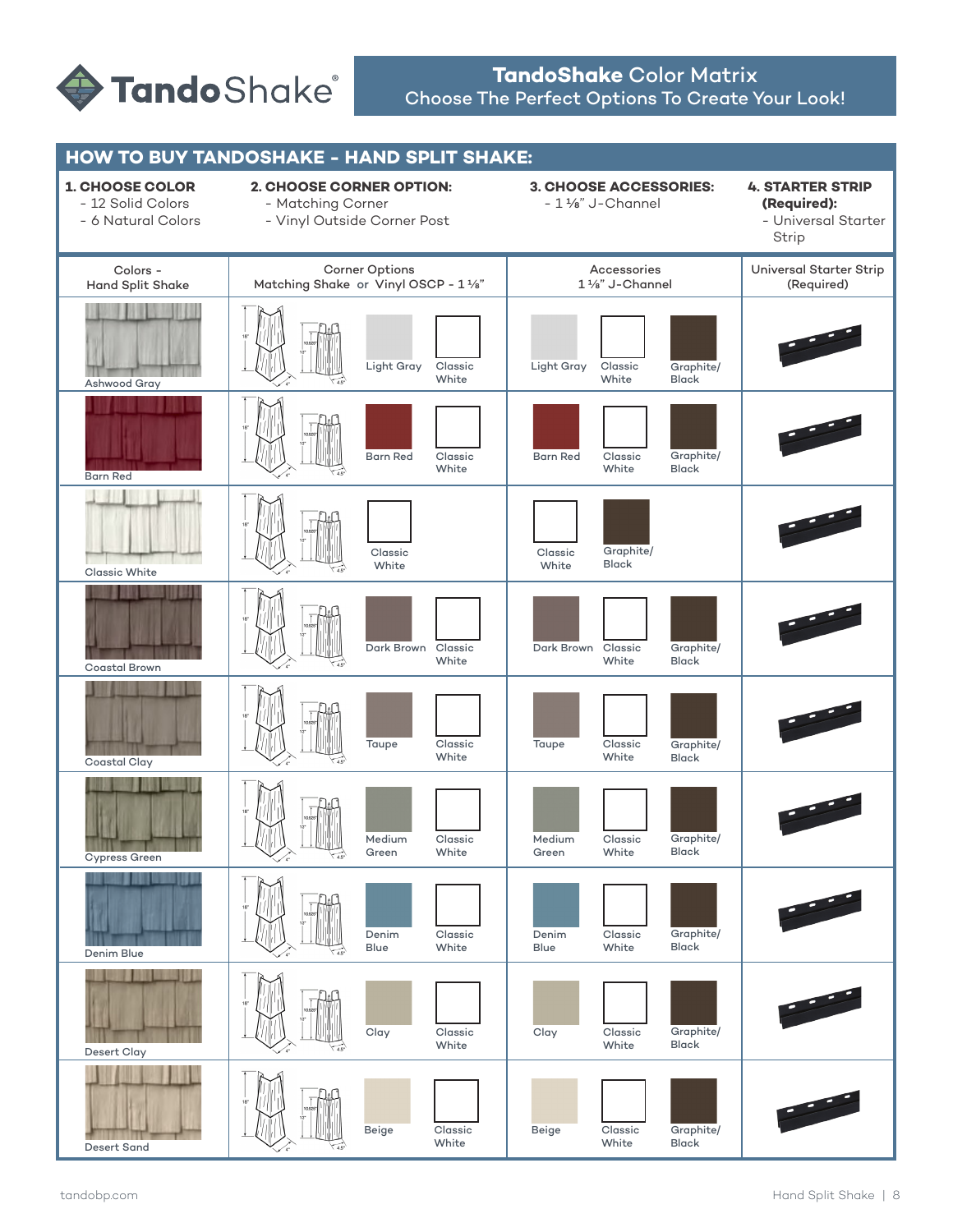

# **TandoShake** Color Matrix Choose The Perfect Options To Create Your Look!